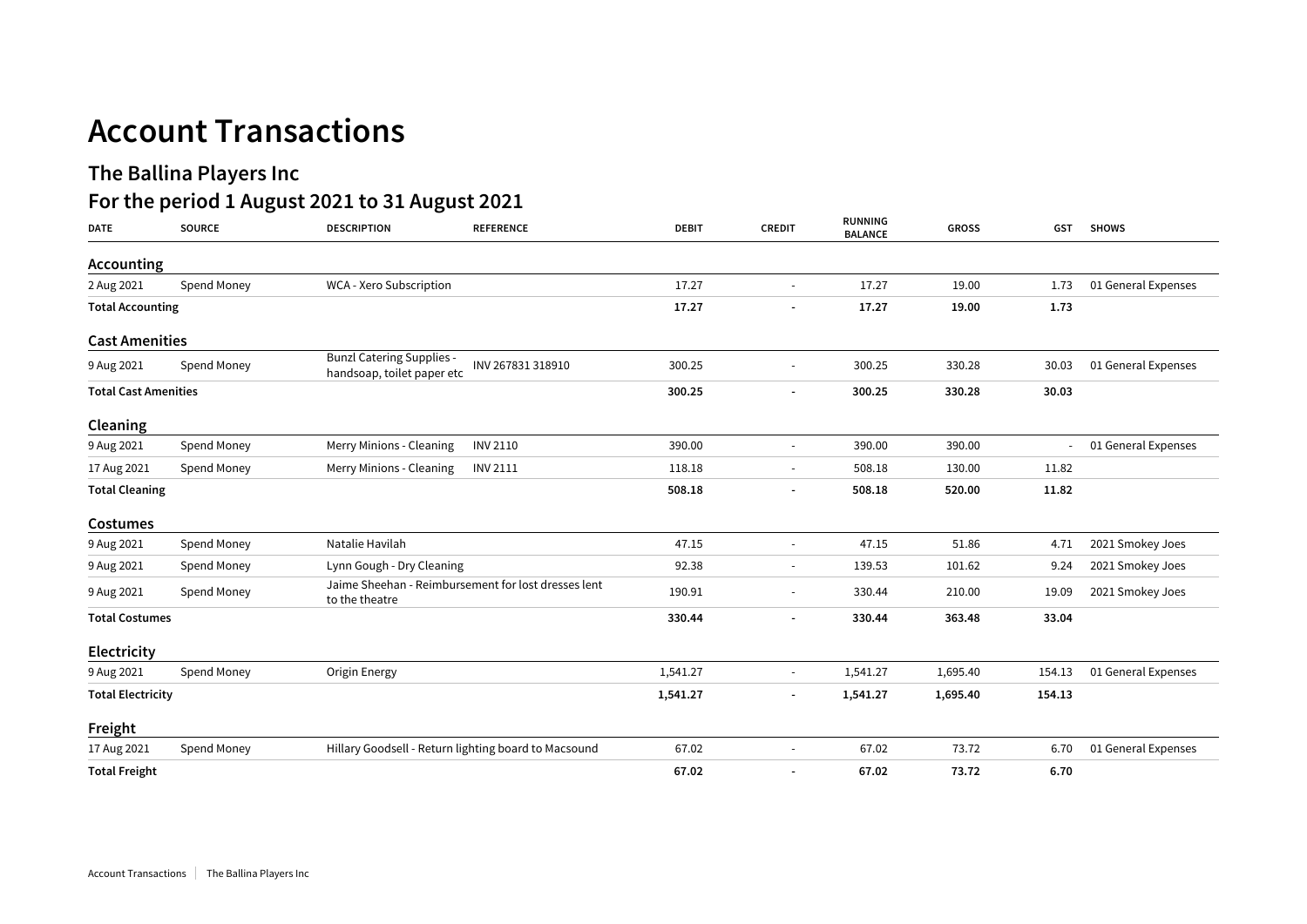| <b>DATE</b>                          | <b>SOURCE</b>                  | <b>DESCRIPTION</b>                                                              | <b>REFERENCE</b> | <b>DEBIT</b>   | <b>CREDIT</b>            | <b>RUNNING</b><br><b>BALANCE</b> | <b>GROSS</b> | GST    | <b>SHOWS</b>        |
|--------------------------------------|--------------------------------|---------------------------------------------------------------------------------|------------------|----------------|--------------------------|----------------------------------|--------------|--------|---------------------|
| <b>Grants Revenue</b>                |                                |                                                                                 |                  |                |                          |                                  |              |        |                     |
| 4 Aug 2021                           | <b>Receive Money</b>           | Department of Regional NSW                                                      |                  |                | 2,799.99                 | 2,799.99                         | 3,079.99     | 280.00 | 01 General Expenses |
| <b>Total Grants Revenue</b>          |                                |                                                                                 |                  | ٠              | 2,799.99                 | 2,799.99                         | 3,079.99     | 280.00 |                     |
| <b>Memberships</b>                   |                                |                                                                                 |                  |                |                          |                                  |              |        |                     |
| 9 Aug 2021                           | Spend Money                    | <b>Gold Coast Theatre</b><br>Alliance - Annual<br>subscription                  | <b>SUB483</b>    | 77.27          |                          | 77.27                            | 85.00        | 7.73   | 01 General Expenses |
| <b>Total Memberships</b>             |                                |                                                                                 | 77.27            |                | 77.27                    | 85.00                            | 7.73         |        |                     |
| Postage                              |                                |                                                                                 |                  |                |                          |                                  |              |        |                     |
| 9 Aug 2021                           | Spend Money                    | Liz Dargin - Return of incorrect scripts                                        |                  | 23.23          | $\blacksquare$           | 23.23                            | 25.55        | 2.32   | 2021 Clue           |
| <b>Total Postage</b>                 |                                |                                                                                 |                  | 23.23          | $\overline{a}$           | 23.23                            | 25.55        | 2.32   |                     |
| Rates                                |                                |                                                                                 |                  |                |                          |                                  |              |        |                     |
| 9 Aug 2021                           | Spend Money                    | Ballina Shire Council - Rates                                                   |                  | 1,313.32       | $\overline{\phantom{a}}$ | 1,313.32                         | 1,444.65     | 131.33 | 01 General Expenses |
| <b>Total Rates</b>                   |                                |                                                                                 |                  | 1,313.32       | $\overline{\phantom{a}}$ | 1,313.32                         | 1,444.65     | 131.33 |                     |
|                                      | <b>Repairs and Maintenance</b> |                                                                                 |                  |                |                          |                                  |              |        |                     |
| 9 Aug 2021                           | Spend Money                    | Flick Anticimex - Annual<br>Pest treatment                                      | 222040480C       | 260.00         | $\blacksquare$           | 260.00                           | 286.00       | 26.00  | 01 General Expenses |
| 17 Aug 2021                          | Spend Money                    | Anjon Electrical & Fire - Fix<br>arching light switch and<br>replace bin switch | <b>INV 6438</b>  | 298.00         |                          | 558.00                           | 327.80       | 29.80  | 01 General Expenses |
| <b>Total Repairs and Maintenance</b> |                                |                                                                                 | 558.00           | $\blacksquare$ | 558.00                   | 613.80                           | 55.80        |        |                     |
| <b>Set Construction</b>              |                                |                                                                                 |                  |                |                          |                                  |              |        |                     |
| 9 Aug 2021                           | Spend Money                    | <b>Bunnings - Hinges</b>                                                        |                  | 17.89          | $\overline{\phantom{a}}$ | 17.89                            | 19.68        | 1.79   | 01 General Expenses |
| 9 Aug 2021                           | Spend Money                    | Bunnings - Set materials                                                        |                  | 484.43         | $\sim$                   | 502.32                           | 532.87       | 48.44  | 2021 Clue           |
| 9 Aug 2021                           | Spend Money                    | Karen Goodsell - Black coat rack                                                |                  | 77.27          | $\blacksquare$           | 579.59                           | 85.00        | 7.73   | 2021 Girls Weekend  |
| <b>Total Set Construction</b>        |                                |                                                                                 |                  | 579.59         | $\overline{\phantom{a}}$ | 579.59                           | 637.55       | 57.96  |                     |
| <b>Ticket Sales</b>                  |                                |                                                                                 |                  |                |                          |                                  |              |        |                     |